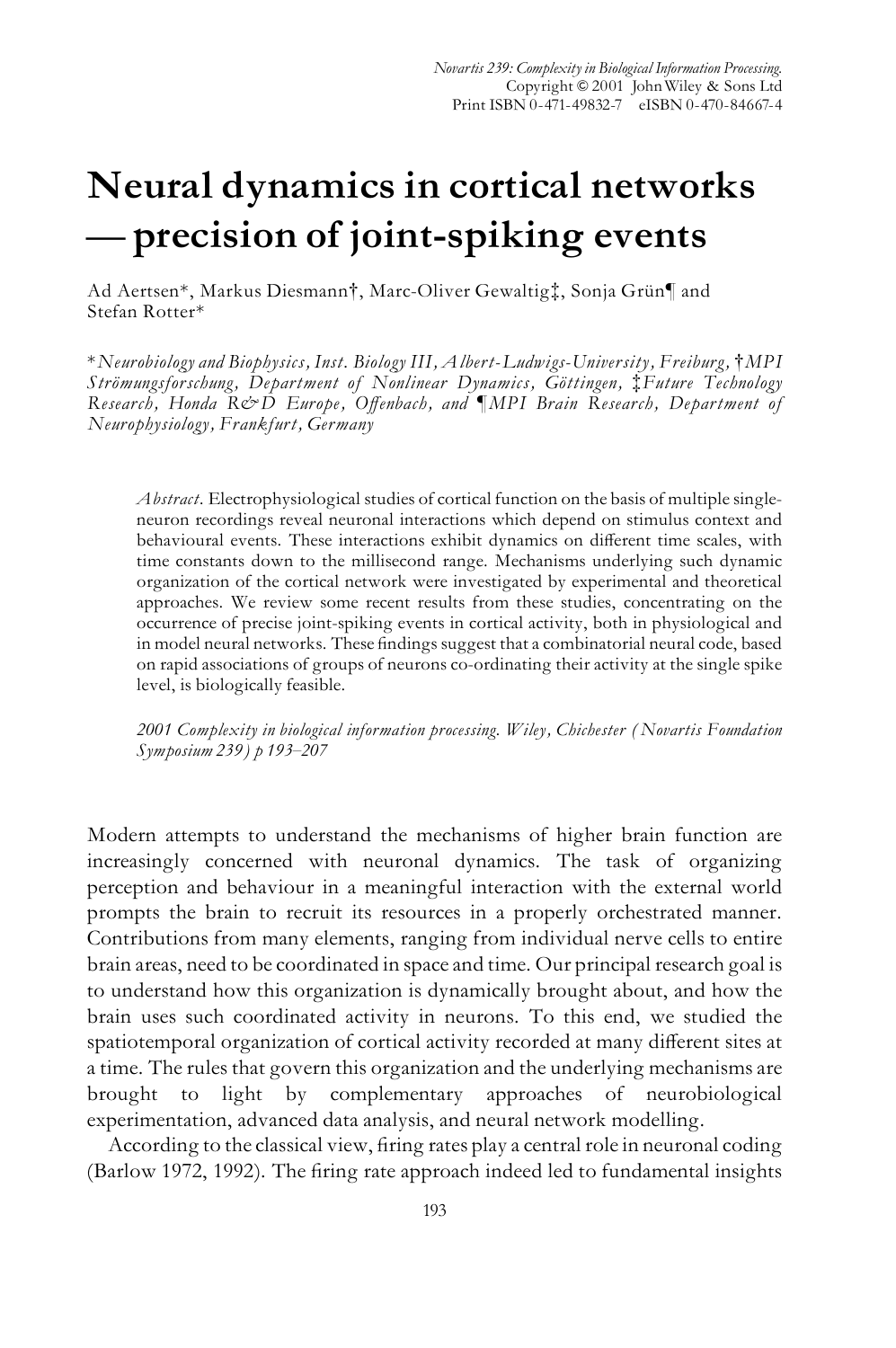into the neuronal mechanisms of brain function (e.g. Georgopoulos et al 1993, Hubel & Wiesel 1977, Newsome et al 1989). In parallel, however, a different concept was developed, according to which the temporal organization of spike discharges within functional groups of neurons, the so-called neuronal assemblies (Hebb 1949), also contribute to neural coding (von der Malsburg 1981, Abeles 1982a, 1991, Gerstein et al 1989, Palm 1990, Singer 1993). It was argued that the biophysics of synaptic integration favours coincident presynaptic events over asynchronous events (Abeles 1982b, Softky & Koch 1993). Accordingly, synchronized spikes are considered as a property of neuronal signals which can indeed be detected and propagated by other neurons (Perkel & Bullock 1968, Johannesma et al 1986). In addition, these spike correlations must be expected to be dynamic, reflecting varying affiliations of the neurons depending on the stimulus or behavioural context. Such dynamic modulations of spike correlation at various levels of precision have in fact been observed in different cortical areas, namely visual (Eckhorn et al 1988, Gray et al 1989; for reviews see Engel et al 1992, Aertsen & Arndt 1993, Singer & Gray 1995, Roelfsema et al 1996), auditory (Ahissar et al 1992, Eggermont 1994, de Charms & Merzenich 1995, Sakurai 1996), somato-sensory (Nicolelis et al 1995), motor (Murthy & Fetz 1992, Sanes & Donoghue 1993), and frontal (Aertsen et al 1991, Abeles et al 1993a, b, Vaadia et al 1995, Prut et al 1998). Little is known, however, about the functional role of the detailed temporal organization in such signals.

The first important hints about the importance of accurate spike patterns came from the work of Abeles and colleagues (Abeles et al 1993a, b, Prut et al 1998). They observed that multiple single-neuron recordings from the frontal cortex of awake behaving monkeys contained an abundance of precise spike patterns. These patterns had a total duration of up to several hundred milliseconds and repeated with a precision of  $\pm 1$  ms. Moreover, these patterns occurred in systematic relation to sensory stimuli and behavioural events, indicating that these instances of precise spike timing play a functional role. Independent evidence for the possibility of precise spike timing in cortical neurons came from intracellular recordings in vitro (Mainen & Sejnowski 1995, Nowak et al 1997, Stevens & Zador 1998, Volgushev et al 1998) and in vivo (Azouz & Gray 1999).

We investigated the mechanisms underlying the dynamic organization of the cortical network by experimental and theoretical approaches. Here, we review evidence-both from experimental data and from model studies-that volleys of precisely synchronized spikes can propagate through the cortical network in a stable fashion, thereby serving as building blocks for spatiotemporal patterns of precisely timed spikes. Taken together, these findings support the hypothesis that precise synchronization of individual action potentials among groups of neurons presents an inherent mode of cortical network activity.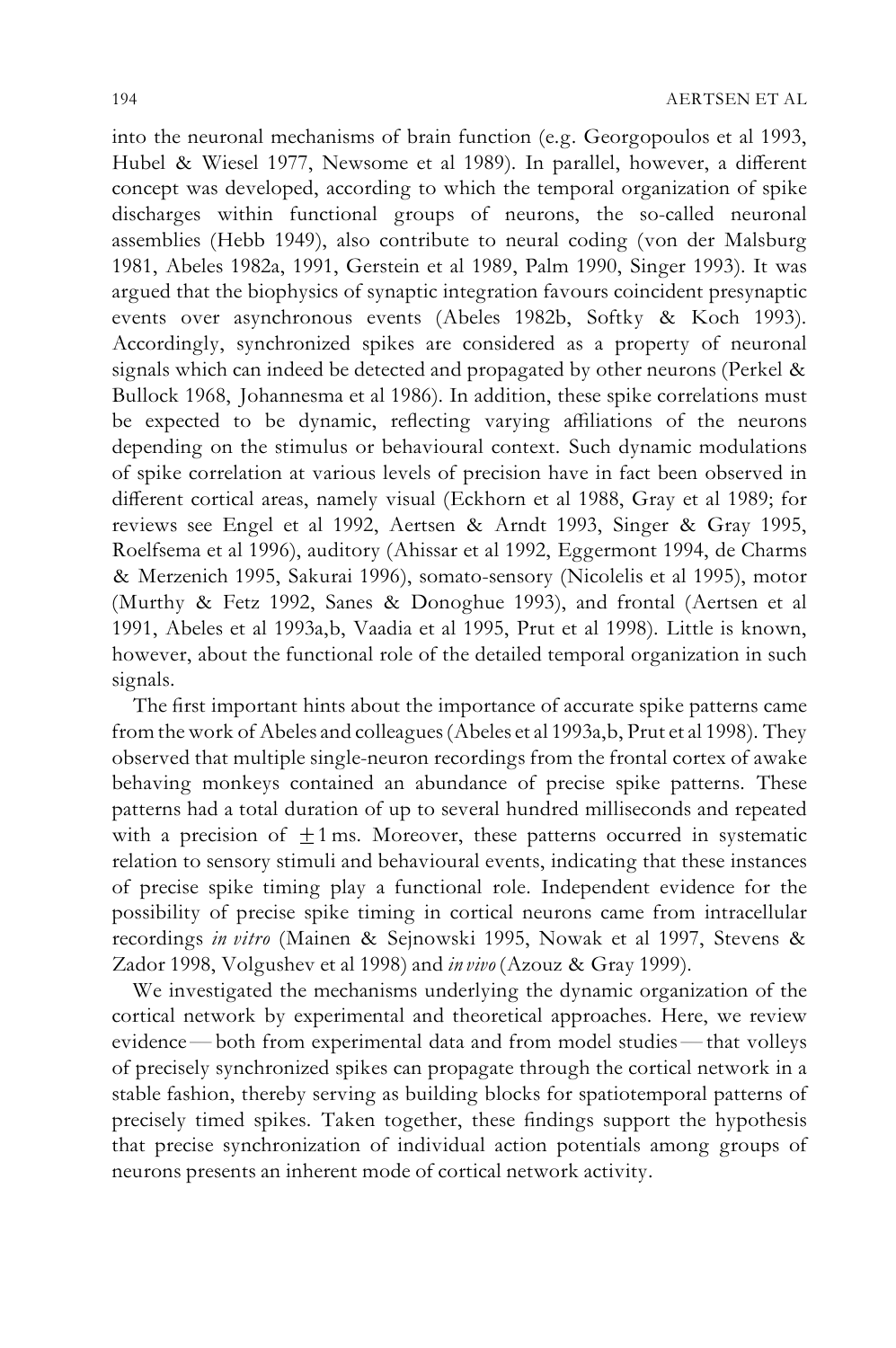## 'Unitary events' in cortical multiple single-neuron activity

It has been proposed that cortical neurons organize dynamically into functional groups, so-called 'cell-assemblies' (Hebb 1949, Gerstein et al 1989). It is widely assumed that this functional organization is reflected in the temporal structure of the spike activity of the neurons involved. Thus, cortical activity would be characterized by synchronous spike volleys, travelling through the sparsely firing cortical network ('synfire chain' hypothesis; Abeles 1982a, 1991). To test this hypothesis, we analysed multiple single-neuron recordings from various cortical areas for the presence of excessive coincident spike events among the recorded neurons. We refer to such conspicuous coincidences as 'unitary events', and define them as those joint spike constellations that occur significantly more often than expected by chance (Grün et al 1994, Grün 1996). The functional significance of such unitary events was tested by investigating their occurrence and composition in relation to sensory stimuli and behavioural events.

### 'Unitary event' analysis

We developed a method that detects the presence of conspicuous spike coincidences and evaluates their statistical significance, taking into account the non-stationarities in the firing rates of the neurons involved (Grün 1996, Grün et al 2001a,b). Briefly, the detection algorithm works as follows: The simultaneous observation of spiking events from  $N$  neurons can be described mathematically by the joint process, composed of N parallel point processes. By appropriate binning, this can be transformed to an  $N$ -fold  $(0,1)$ -process, the statistics of which are described by the set of activity vectors reflecting the various  $(0,1)$ -constellations that occurred across the recorded neurons. Under the null-hypothesis of independently firing neurons, the expected number of occurrences of any activity vector and its probability distribution can be calculated analytically on the basis of the single neuron firing rates. The 'mutual dependence' measures the degree of deviation from independence among the neurons by comparing these theoretically derived probabilities with their empirical values. Those activity vectors that violate the null-hypothesis of independence define potentially interesting occurrences of joint events; their composition defines the set of neurons which are momentarily engaged in synchronous activity.

To test the significance of such unitary events, we developed a new statistical measure: the 'joint-P-value'. For any particular spike activity vector, this joint-Pvalue measures the cumulative probability of observing the actual number of coincidences (or an even larger one) by chance. Finally, in order to account for non-stationarities in the discharge rates of the observed neurons, modulations in spike rates and coincidence rates are determined on the basis of short data segments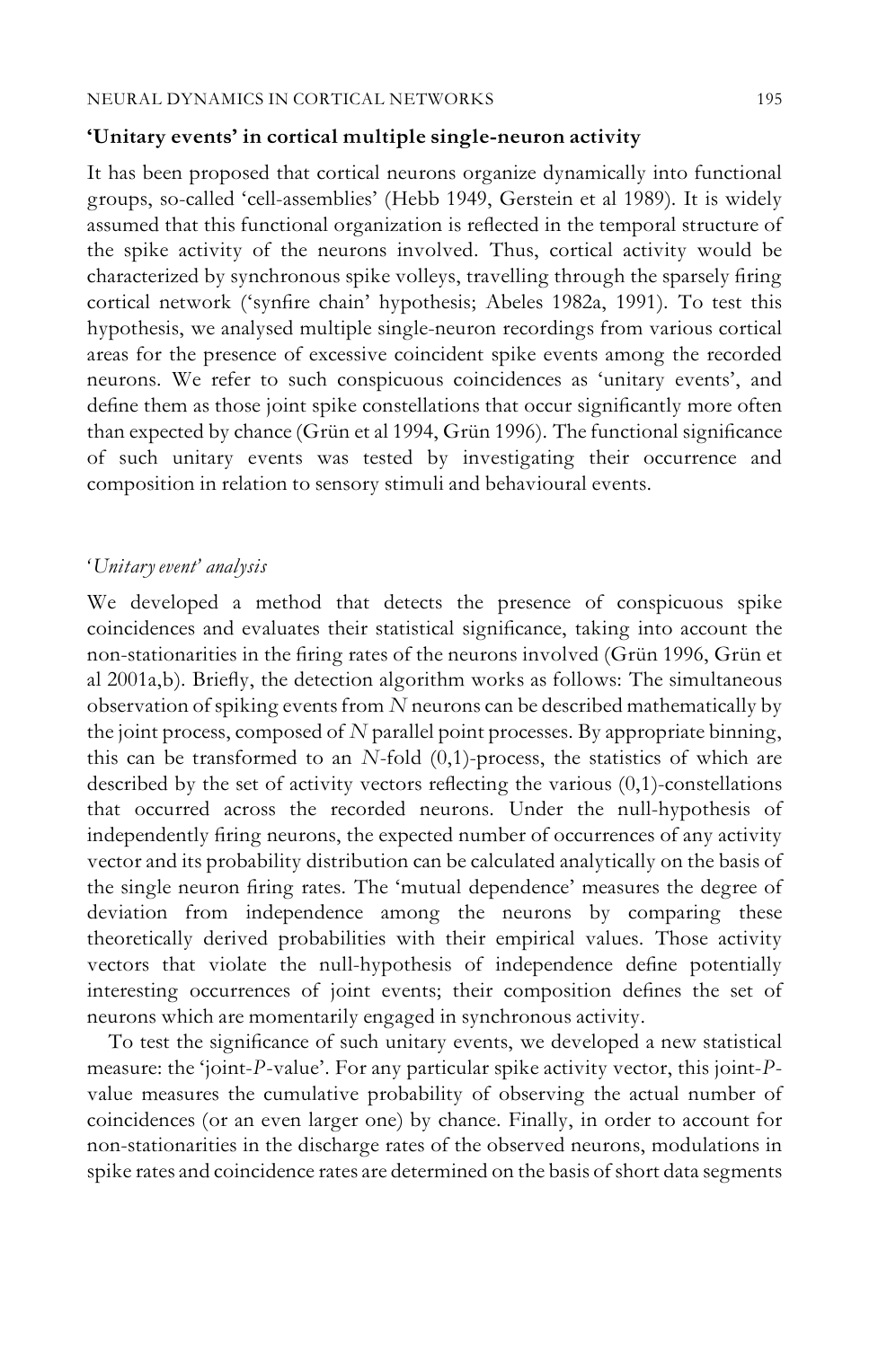by sliding a fixed time window (typically 100 ms wide) along the data in steps of the coincidence binwidth. This timing segmentation is applied to each trial, and the data of corresponding segments in all trials are then analysed as one quasistationary data set, using the appropriate rate approximation. (Further details and calibration of the unitary event analysis technique are described in Grün 1996, Grün et al 2001a, b; recent extensions of the approach are discussed in Grün et al 1999, Gütig et al 2001.)

#### 'Unitary events' in motor cortex

In collaboration with Alexa Riehle (CNRS, Marseille, France) we tested the hypothesis that such precise synchronization of individual action potentials among groups of neurons in the monkey motor cortex is involved in dynamically organizing the cortical network during the planning and execution of voluntary movements (Riehle et al 1997).

We found that simultaneously recorded activities of neurons in monkey primary motor cortex indeed exhibited context-dependent, rapid changes in the patterns of coincident action potentials during performance of a delayed-pointing task. Accurate spike synchronization occurred in relation to external events (visual stimuli, hand movements), commonly accompanied by discharge rate modulations, however, without precise time-locking of the spikes to these external events. Accurate spike synchronization also occurred in relation to purely internal events (stimulus expectancy), where firing rate modulations were distinctly absent. These findings indicate that internally generated synchronization of individual spike discharges may subserve the cortical organization of cognitive motor processes. The clear correlation of spike coincidences with stimuli and behavioural events underlines their functional relevance (Riehle et al 1997; see also Fetz 1997).

Taken together, these findings demonstrate the existence of precise ( $\pm$ 1-3 ms) synchronization of individual spike discharges among selected groups of neurons in the motor cortex. This synchronization is associated with distinct phases in the planning and execution of voluntary movements, indicating that it indeed plays a functional role. Moreover, these findings suggest that under behavioural conditions as investigated in this study, the brain uses different strategies in different contextual situations: in order to process a purely cognitive, i.e. an internal and behaviourally relevant event, neurons preferentially synchronize their spike occurrences without changing, at the same time, their firing rates. By contrast, when processing an external, behaviourally relevant event, neurons tend to synchronize their spikes and modulate their firing rates at the same time. Thus, precise synchronization of spike events and modulation of discharge rate may serve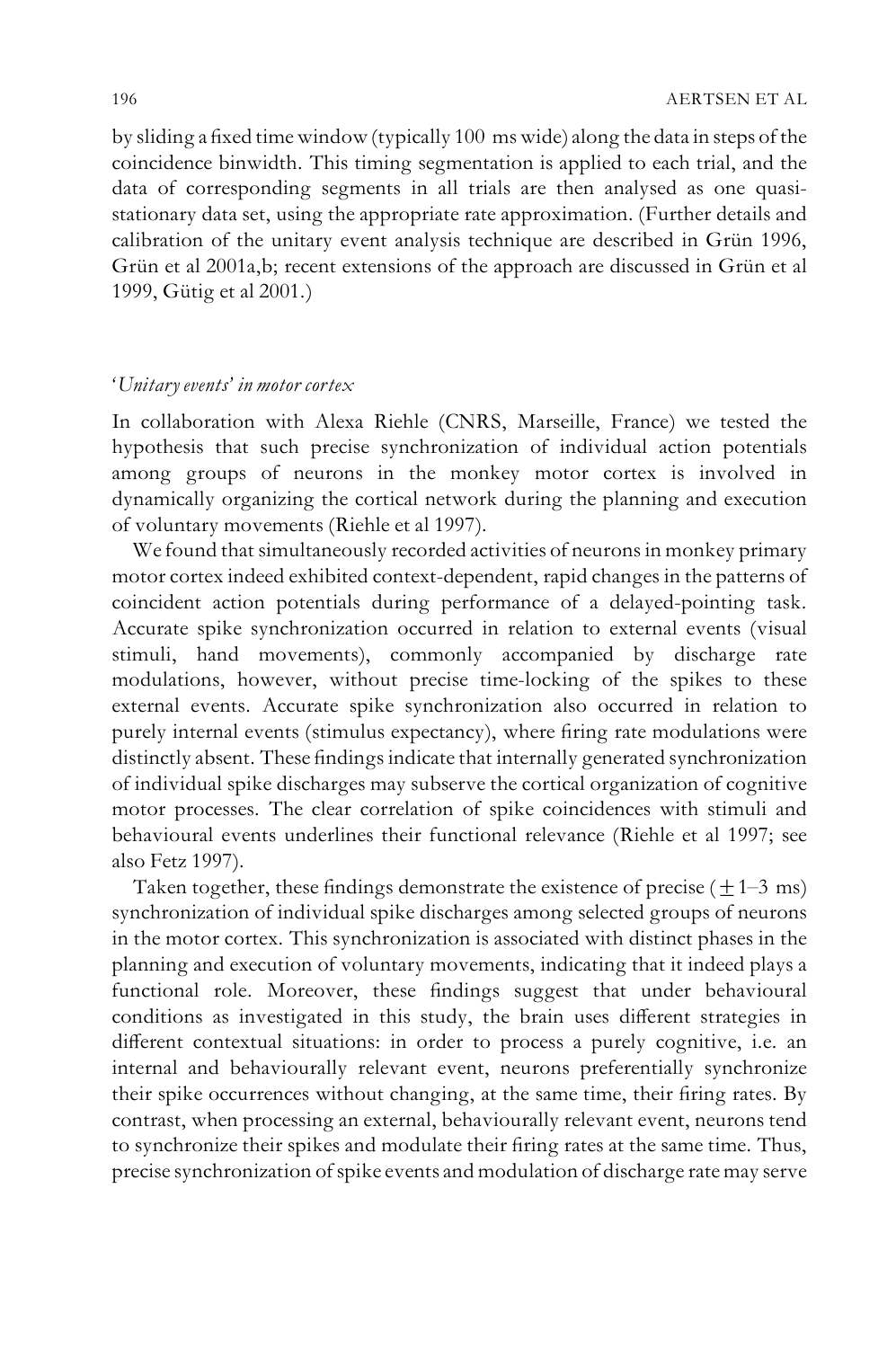different and complementary functions. They act in conjunction at some times, and not others, depending on the behavioural context (Riehle et al 1997).

# Conditions for stable propagation of synchronous spiking in cortical networks

In a complementary, model-oriented study we explored the mechanisms underlying these rapid synchronizations of cortical spiking activity. Specifically we focused on the explanation for the excessive occurrences of highly accurate  $(\pm 1 - 3 \,\text{ms})$  spike patterns (Abeles et al 1993a, b, Riehle et al 1997, Prut et al 1998), observed in frontal cortex and in motor cortex neurons of awake behaving monkeys.

## Synfire chains and pulse packets

On the basis of the characteristic anatomy and physiology of the cortex, Abeles (1982a, 1991) proposed that 'synfire' activity, which propagates in volleys through the sparsely firing cortical neural network, presents a natural explanation for this phenomenon. We have investigated the conditions under which such synchronous volleys of action potentials can propagate reliably through the cortical network (Diesmann et al 1996, 1999, Aertsen et al 1996). Our theoretical approach combined analytical calculations and extensive simulations of singleneuron responses and network dynamics (Diesmann et al 1995, Gewaltig 1999).

Existing measures for the efficacy of synaptic transmission concentrate on two limiting cases: full synchrony and random arrival of spikes. Intermediate cases with a realistic degree of temporal dispersion are hardly addressed. To overcome these restrictions and to quantify the degree of temporal synchrony in propagating volleys of spike activity we introduced the concept of 'pulse packets' (Diesmann et al 1996). A pulse packet is a probabilistic description of the spiking activity of a group of neurons, represented by a pulse density function. This density function is characterized by two parameters: the 'activity', defining the number of spikes in the volley, and the 'width', defining their temporal dispersion. For a single realisation of a pulse packet, the activity is measured by counting the number of spikes in the volley, and its width is measured by the standard deviation of the spike distribution.

## Neural transfer function and synchronization dynamics

Adopting this approach, we studied the response behaviour of a model cortical neuron to input activity with varying degrees of synchrony by presenting pulse packets with different choices of the 'activity' and 'width' parameters as stimuli.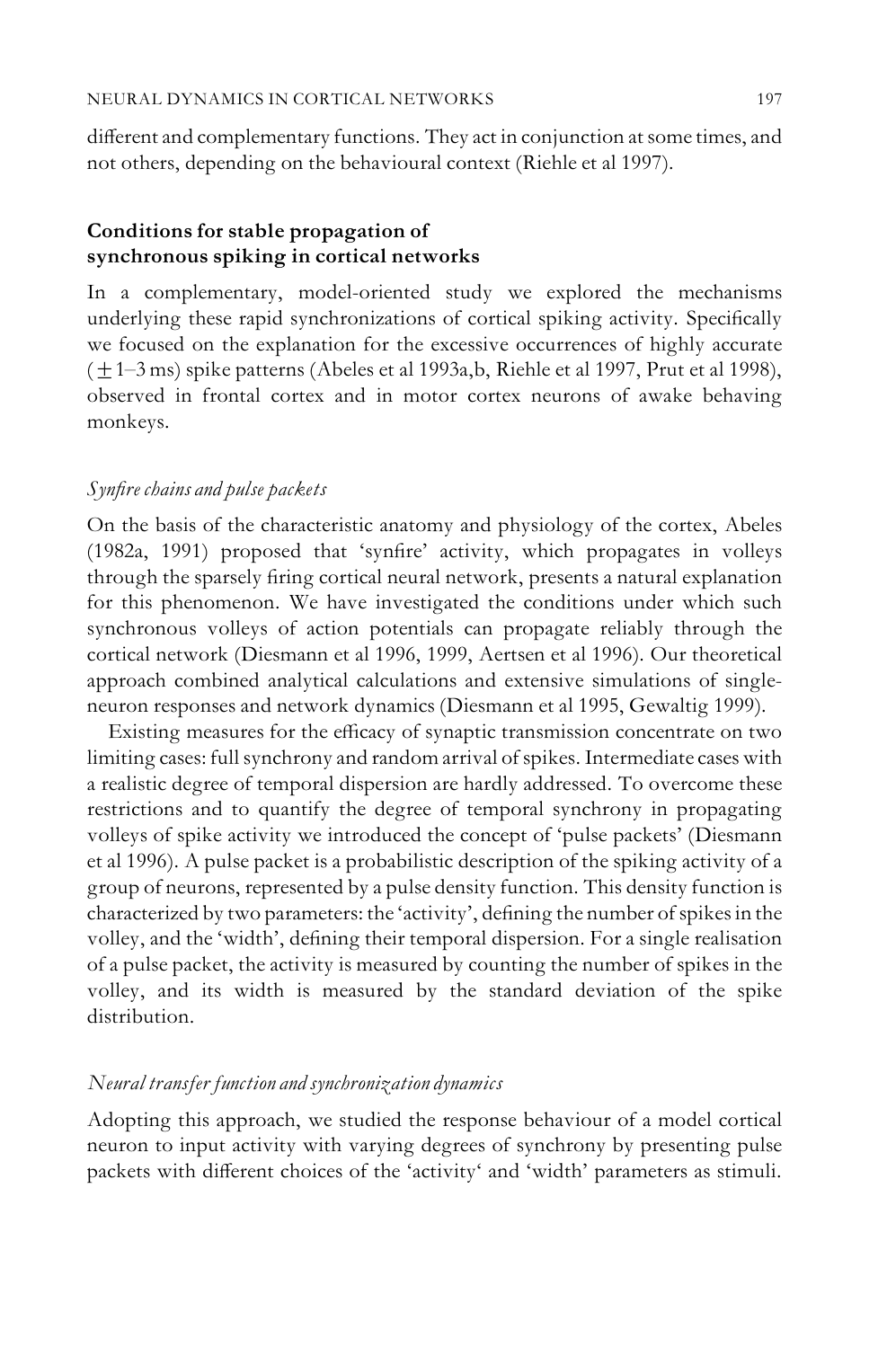From the model neuron we recorded the response (time of first spike), collected in a peri-stimulus time (PST) histogram over many trials. After normalization for the number of trials, the resulting output distribution was again described as a pulse packet, and the associated pulse density, along with the values of the activity and width were determined. The resulting neural transfer function, which describes the input-output relation between incoming and outgoing pulse packets, was visualized in an iterative map. This map yields a compact characterization of the neuron's response to transient input. In contrast to earlier approaches where the neuron's firing probability is measured quasi-statically as a function of DC current, this new transmission function takes full account of the dynamic properties of the input distribution (Aertsen et al 1996).

The temporal evolution of a pulse packet as it travels through the network can be traced by iterating the transfer function. Keeping the width of the chain fixed at a value in the order of 100, the dynamics of the two-dimensional iterated system is characterized by three fix points: two attractors and a saddle point. These fix points partition the state space in two domains, with stable propagation of the synchronous pulse packet in the first and extinction of the synchronous activity in the second. For increasing numbers of neurons per group, the fix points move further apart, increasing the basin of attraction, i.e. the range over which synchronous spiking can survive in the network. By contrast, for too few neurons per group, the fix points disappear, and all trajectories lead to extinction. Synchronous spiking then is no longer a viable option for the network. We found that under physiological conditions, pools of 100 neurons can easily sustain stable synchronous transmission through the network (Diesmann et al 1999).

This state space portrait describes the evolution of synchronous activity 'in the mean', i.e. by subsequent values of the expectation of the pulse packet parameters across trials with different background activity realizations. On the basis of network simulations we could confirm that the results of such analysis in the mean also hold for single-trial realizations (Gewaltig et al 2000, 2001). Around each point of a trajectory, these realizations form a distribution with a width determined by the pulse packet parameters, the group size and inter-group connectivity. This width becomes more important near the separatrix, due to the increased probability — even for trajectories which are stable in the mean — that individual realizations leave the basin of attraction (and vice versa). Thus, it is possible to assess the survival probability at each point in the state space, by computing which fraction of the trajectories crossing a small area around that point reaches the attractor. We found that there is a wide range of stimulus parameters for which the pulse packet is likely to evolve towards the attractor. If the pulse packet is moved away from the fix point, it is able to re-synchronize and to re-gain activity. Important aspects of these synchronization dynamics could be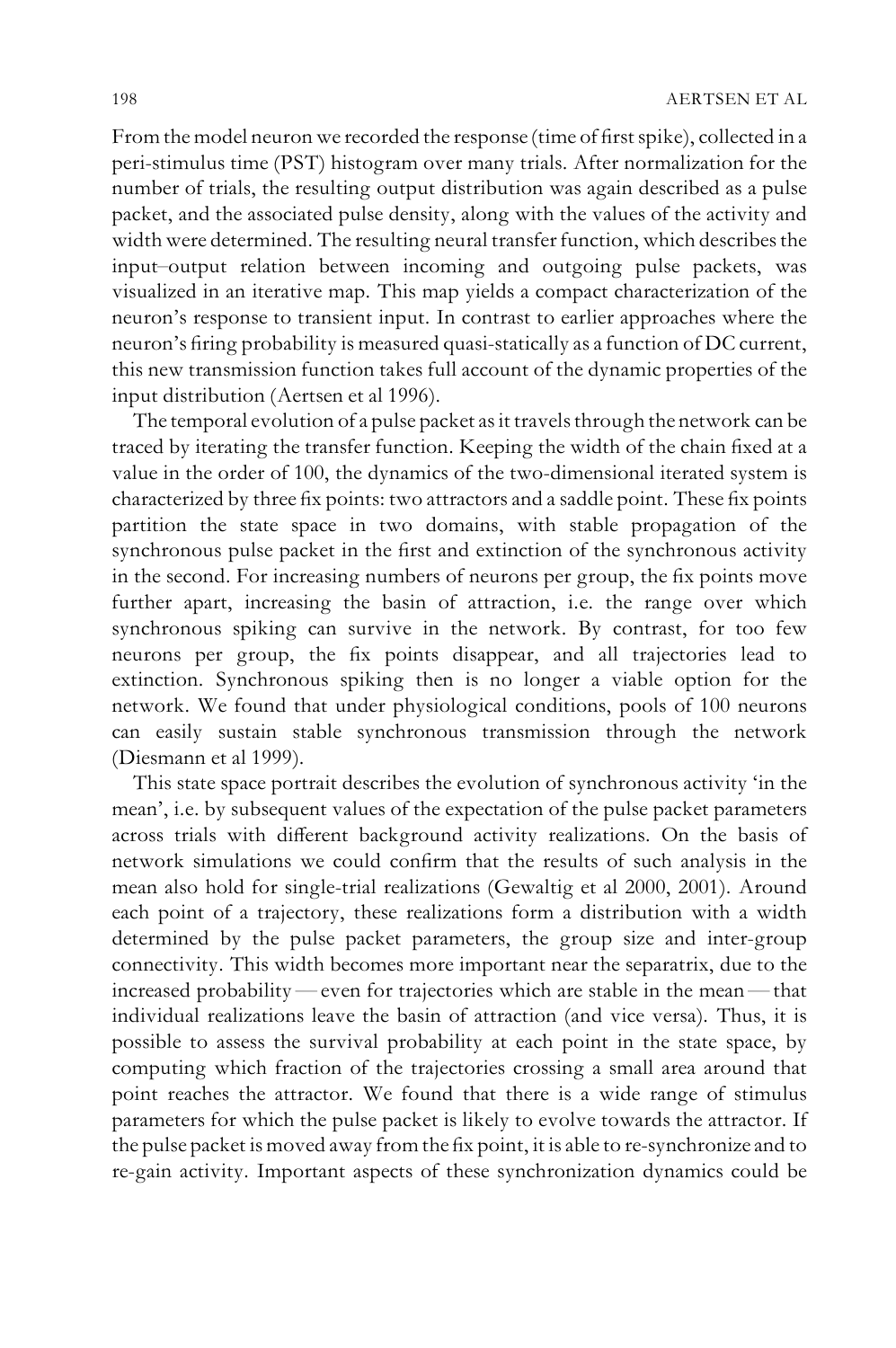dissected and understood with the help of a continuous, probabilistic description of propagating synfire activity: the 'pulse-density model' (Gewaltig et al 1997, Gewaltig 1999).

### Synchronization dynamics in recurrent networks

We also studied the spatiotemporal dynamics of spiking activity in cortical network models with recurrent synaptic architecture (Rotter & Aertsen 2000). The dynamics in such networks provide clues to the interplay that may result from the simultaneous activity of many pulse packets travelling through the cortical network.

# Spatiotemporal patterns of precisely timed spikes

We used a network model, which is based on interacting stochastic point processes (Rotter 1994, 1996). Such systems can be formally described in terms of a Markov process, the dynamic state of which at a given point in time is the spatiotemporal pattern of previously generated spikes. The transition probabilities specify how the pattern gradually evolves in time. A generalized type of integrate-and-fire dynamics thereby emerges as a mathematical consequence of the assumption that neurons communicate by action potentials. Assuming the existence of infinitesimal spike probabilities, which is in fact a very mild condition for physical systems, the corresponding dynamic equations could be completely solved.

The solutions for special cases have been used to identify some important model parameters from electrophysiological recordings of real neurons. A simple parametric characterization of single neuron function is in fact achieved by fitting the model to the discharge behaviour of various types of cortical pyramidal cells. Some fundamental properties of recurrent cortex-like networks assembled from such neurons can be readily predicted, most notably their ability to maintain stable low rates of activity without the help of inhibitory neurons (Rotter & Aertsen 1997). Furthermore, computer simulations of random-topology, but otherwise realistic cortical networks indicate that high precision spatiotemporal patterns, embedded in periods of enhanced cooperative group activity, may play a role in coding and computation in such networks. This is true, even if neither the anatomy of the network nor the physiology of its neurons are in any sense specifically designed for that purpose.

## Plasticity of precise time structure

Plasticity of the temporal structure of patterns of precisely timed spikes is achieved by introducing Hebb-like synaptic plasticity into the network. The phenomena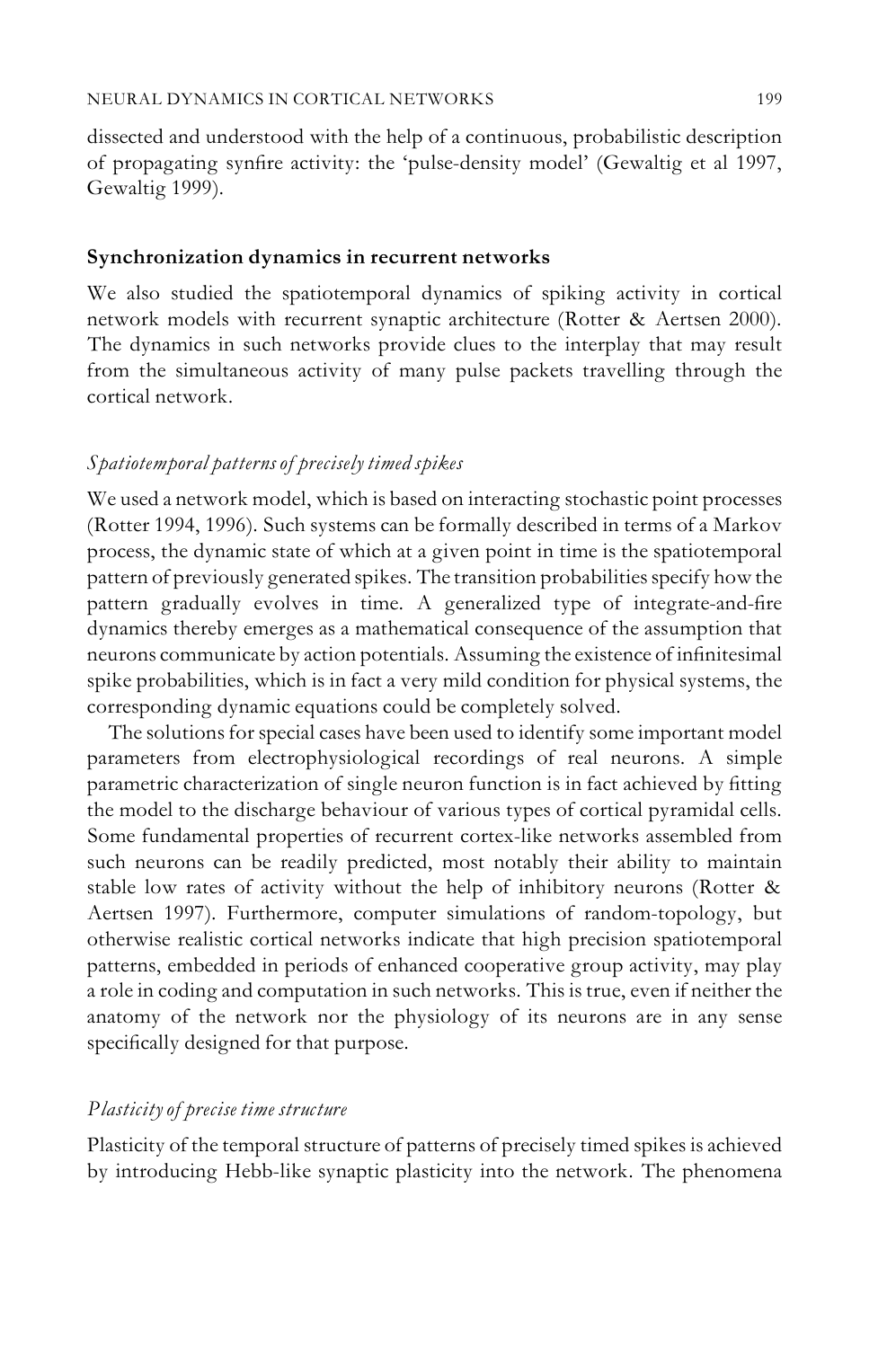observed in a number of experiments concerning the influence of local synaptic modification on the spatiotemporal dynamics in recurrent networks allow a number of conclusions (Rotter & Aertsen 1995, Rotter 1996). Learning rules can be formulated which only use local information, without the necessity for explicit renormalization of total synaptic transmission (cf. Song et al 2000, Rubin et al 2001). Evidence for temporally asymmetric plasticity, very much in line with such learning rules, has recently come from electrophysiological studies (Markram et al 1997, Bi & Poo 1998). Using such rules, rapid convergence of synaptic strengths can be achieved, while stable global activity is maintained. Convergence can be extremely fast, within a few presynaptic action potentials. The reason is that the pre-existing (random) patterns of activity are 're-used' or only slightly modified until the correlation structure of the stimulus input is matched. Learning affects only the microscopic time scale, i.e. there is plasticity of time structure in the millisecond range. In fact, the Hebbian time window defining temporal coherence is determined both by the dynamics of afterhyperpolarization in the post-synaptic neuron and by the low-pass properties of the synapse. Modification of a synapse can be enabled and disabled by controlling the rate of the presynaptic neuron. Thereby, a more global strategy of supervised learning is achieved by letting pools of dedicated instructor neurons control firing rates within the network, depending on some reward condition. The learning of input-output associations may take place in terms of a stochastic exploration of error gradients. Again, this amounts to a completely local processing of global information.

## Conclusions and outlook

Assuming realistic values for the anatomical and physiological parameters, our model work predicts that the cortical network is able to sustain stable propagation of synchronous spike volleys consisting of spikes from groups of about 100 neurons, interconnected in feedforward fashion, with a temporal precision of about 1 ms. We are currently investigating to what extent the cortical architecture supports the existence of such structures, and how they are spatially embedded in the cortical network (Hehl et al 2001).

Evidence from recent computer simulations suggests that the observed synchronization dynamics are strongly influenced by the activity climate in the surrounding network. In particular, the robustness and propagation velocity of the synchronous spike volleys exhibit a non-monotonic dependence on the level (Diesmann et al 2000) and temporal structure (Mohns et al 1999) of the background activity. With increasing membrane potential fluctuations, the basin of attraction first increases and then decreases again (see also Boven & Aertsen 1990, Aertsen et al 1994), a phenomenon reminiscent of stochastic resonance (Collins et al 1996).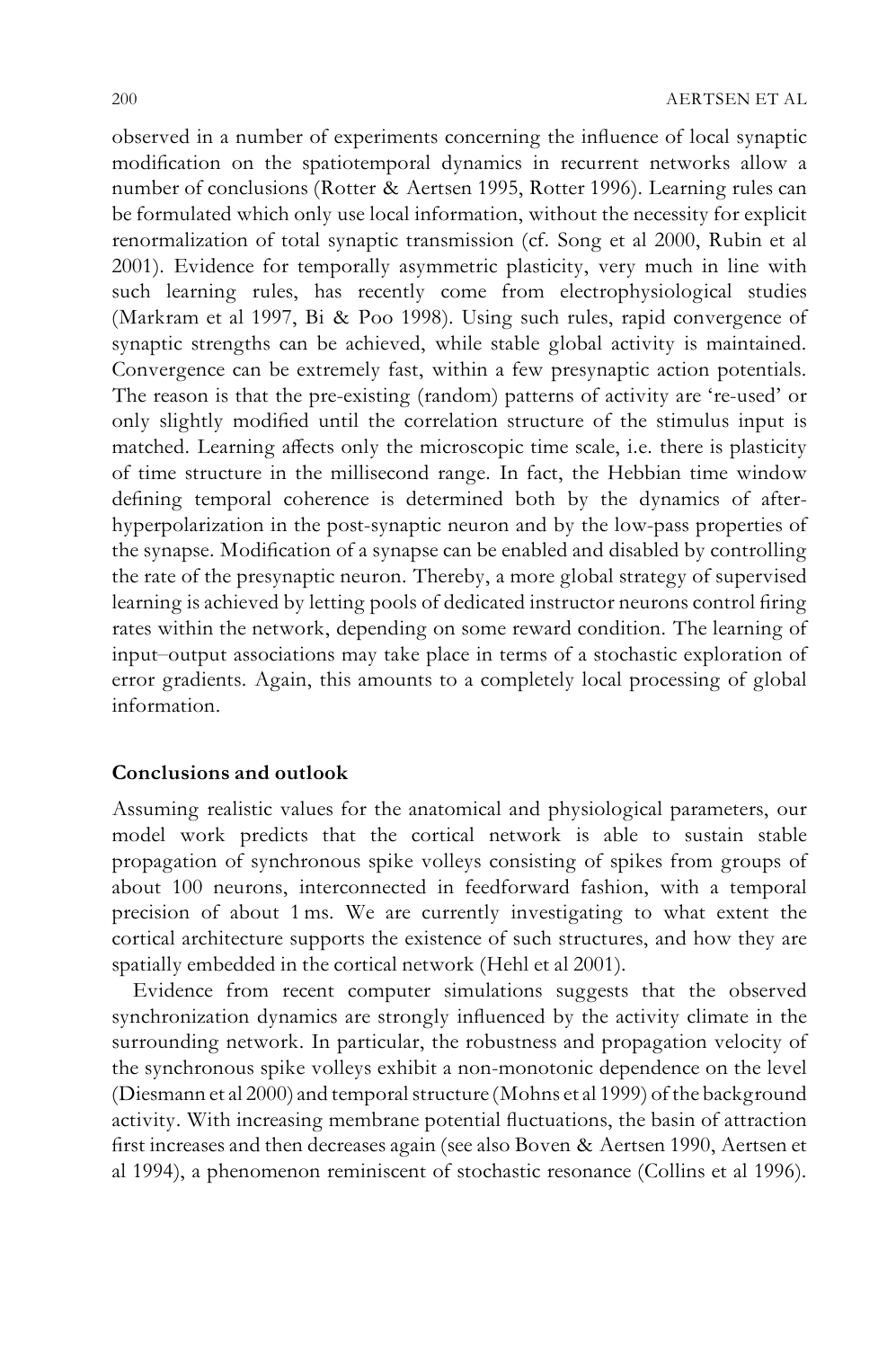#### NEURAL DYNAMICS IN CORTICAL NETWORKS

These results have interesting consequences in view of recent findings regarding the relation between ongoing network activity and the variability of evoked responses, both in cortical activity and in behavioural responses (Arieli et al 1996a, b, Azouz & Gray 1999).

Our findings on the synchronization dynamics in recurrent networks indicate that the degree of irregularity of neuronal spike trains is primarily a reflection of the network dynamics. Spatiotemporal patterns of precisely timed spikes are a consequence of these network dynamics. The introduction of Hebb-like synaptic learning rules (cf. Song et al 2000, Rubin et al 2001, Gütig et al 2001) induces a plasticity of the precise spike patterns. Possible scenarios for the functional relevance of such precisely timed spike patterns and their plasticity are the subject of current investigation.

## A cknowledgements

This report summarizes results from a number of ongoing collaborations, and extends an earlier review by two of the authors (Rotter & Aertsen 2000). Contributions by and stimulating discussions with Moshe Abeles, George Gerstein, Alexa Riehle and Eilon Vaadia are gratefully acknowledged. Partial funding was received from the Deutsche Forschungsgemeinschaft (DFG), the Human Frontier Science Program (HFSP) and the German-Israeli Foundation for Research and Development (GIF).

## References

Abeles M 1982a Local cortical circuits. Springer-Verlag, Berlin

- Abeles M 1982b The role of the cortical neuron: integrator or coincidence detector? Isr J Med Sci 18:83-92
- Abeles M 1991 Corticonics. Cambridge University Press, Cambridge
- Abeles M, Bergman H, Margalit E, Vaadia E 1993a Spatiotemporal firing patterns in the frontal cortex of behaving monkeys. J Neurophysiol 70:1629-1643
- Abeles M, Prut Y, Bergman H, Vaadia E, Aertsen A 1993b Integration, synchronicity and periodicity. In: Aertsen A (ed) Brain theory: Spatio-temporal aspects of brain function. Elsevier Science Publishers, Amsterdam, p 149-181
- Aertsen A, Arndt M 1993 Response synchronization in the visual cortex. Curr Opin Neurobiol 3:586-594
- Aertsen A, Vaadia E, Abeles M et al 1991 Neural interactions in the frontal cortex of a behaving monkey: signs of dependence on stimulus context and behavioral state. J Hirnforsch 32: 735-743
- Aertsen A, Erb M, Palm G 1994 Dynamics of functional coupling in the cerebral cortex: an attempt at a model-based interpretation. Physica D 75:103-128
- Aertsen A, Diesmann M, Gewaltig MO 1996 Propagation of synchronous spiking activity in feedforward neural networks. J Physiol Paris 90:243-247
- Ahissar M, Ahissar E, Bergman H, Vaadia E 1992, Encoding of sound-source location and movement: activity of single neurons and interactions between adjacent neurons in the monkey auditory cortex. J Neurophysiol 67:203-215
- Arieli A, Sterkin A, Grinvald A, Aertsen A 1996a Dynamics of ongoing activity: explanation of the large variability in evoked cortical responses. Science 273:1868-1871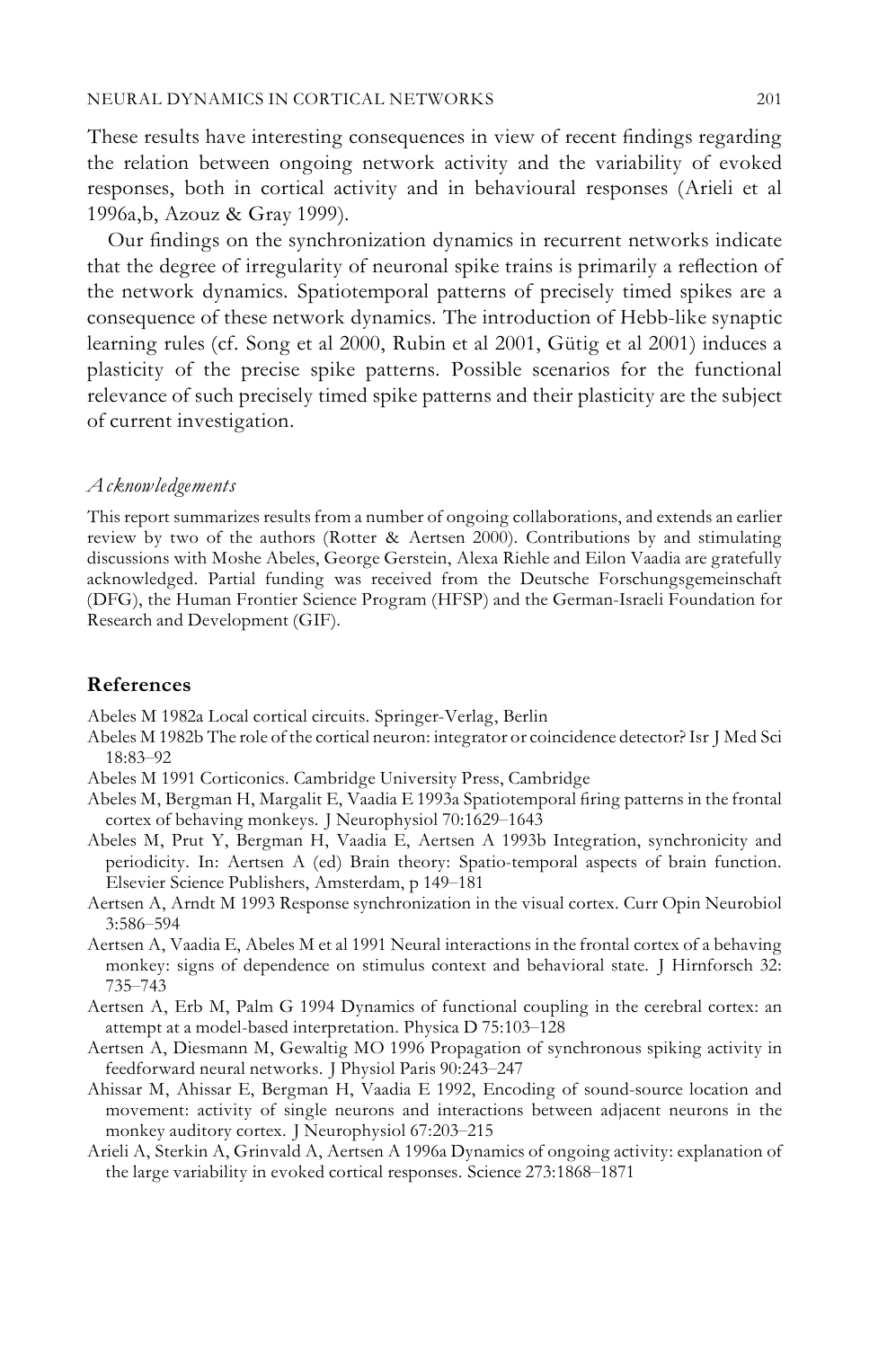- Arieli A, Donchin O, Aertsen A et al 1996b The impact of ongoing cortical activity on evoked potentials and behavioral responses in the awake behaving monkey. Soc Neurosci Abstr 22:2022
- Azouz R, Gray CM 1999 Cellular mechanisms contributing to response variability of cortical neurons in vivo. J Neurosci 19:2209-2223
- Barlow HB 1972 Single units and sensation: a neuron doctrine for perceptual psychology? Perception 1:371-394
- Barlow HB 1992 Single cells versus neuronal assemblies. In: Aertsen A, Braitenberg VB (eds) Information processing in the cortex. Springer-Verlag, Berlin, p 169-174
- Bi GQ, Poo MM 1998 Synaptic modifications in cultured hippocampal neurons: dependence on spike timing, synaptic strength, and postsynaptic cell type. J Neurosci 18:10464-10472
- Boyen KH, Aertsen A 1990 Dynamics of activity in neuronal networks give rise to fast modulations of functional connectivity. In: Eckmiller R, Hartmann G, Hauske G (eds) Parallel processing in neural systems and computers. Elsevier Science Publishers, Amsterdam, p 53-56
- Collins JJ, Chow CC, Capela AC, Imhoff TT 1996 Aperiodic stochastic resonance. Phys Rev E 54:5575-5584
- de Charms RC, Merzenich MM 1995 Primary cortical representation by the coordination of action potential timing. Nature 381:610-613
- Diesmann M, Gewaltig MO, Aertsen A 1995 SYNOD: An environment for neural systems simulations—language interface and tutorial. Technical Report GC-AA/95-3. The Weizmann Institute of Science, Rehovot, Israel (see also: http//www.synod.uni-freiburg.de)
- Diesmann M, Gewaltig MO, Aertsen A 1996 Characterization of synfire activity by propagating "pulse packets". In: Bower J (ed) Computational Neuroscience-Trends in Research 1995. Academic Press, San Diego, p 59-64
- Diesmann M, Gewaltig MO, Aertsen A 1999 Stable propagation of synchronous spiking in cortical neural networks. Nature 402:529-533
- Diesmann M, Gewaltig MO, Aertsen A 2000 Analysis of spike synchronization in feed-forward cortical neural networks. Soc Neurosci Abstr 26:2201
- Eckhorn R, Bauer R, Jordan W et al 1988 Coherent oscillations: a mechanism of feature linking in the visual cortex? Multiple electrode and correlation analysis in the cat. Biol Cybern 60:  $121 - 130$
- Eggermont JJ 1994 Neural interaction in cat primary auditory cortex II. Effects of sound stimulation. J Neurophysiol 71:246-270
- Engel AK, König P, Kreiter AK, Schillen TB, Singer W 1992 Temporal coding in the visual cortex: new vistas on integration in the nervous system. Trends Neurosci 15: 218-226
- Fetz EE 1997 Temporal coding in neural populations? Science 278:1901-1902
- Georgopoulos AP, Taira M, Lukashin A 1993 Cognitive neurophysiology of the motor cortex. Science 260:47-52
- Gerstein GL, Bedenbaugh P, Aertsen A 1989 Neuronal assemblies. IEEE (Inst Electr Electron Eng) Trans Biomed Eng 36:4-14
- Gewaltig MO 1999 Evolution of synchronous spike volleys in cortical networks-Network simulations and continuous probabilistic methods. Shaker Verlag, Aachen
- Gewaltig MO, Rotter S, Diesmann M, Aertsen A 1997 Cortical synfire activity Stability in an analytical model. In: Elsner N, Wässle H (eds) From membrane to mind: proceedings of the 25th Göttingen neurobiology meeting 1997. Thieme Verlag, Stuttgart, p 620
- Gewaltig MO, Diesmann M, Aertsen A 2000 Cortical synfire activity: Configuration space and survival probability. Neurocomputing, in press
- Gewaltig MO, Diesmann M, Aertsen A 2001 Propagation of cortical synfire activity survival probability in single trials and stability in the mean. Neural Netw, in press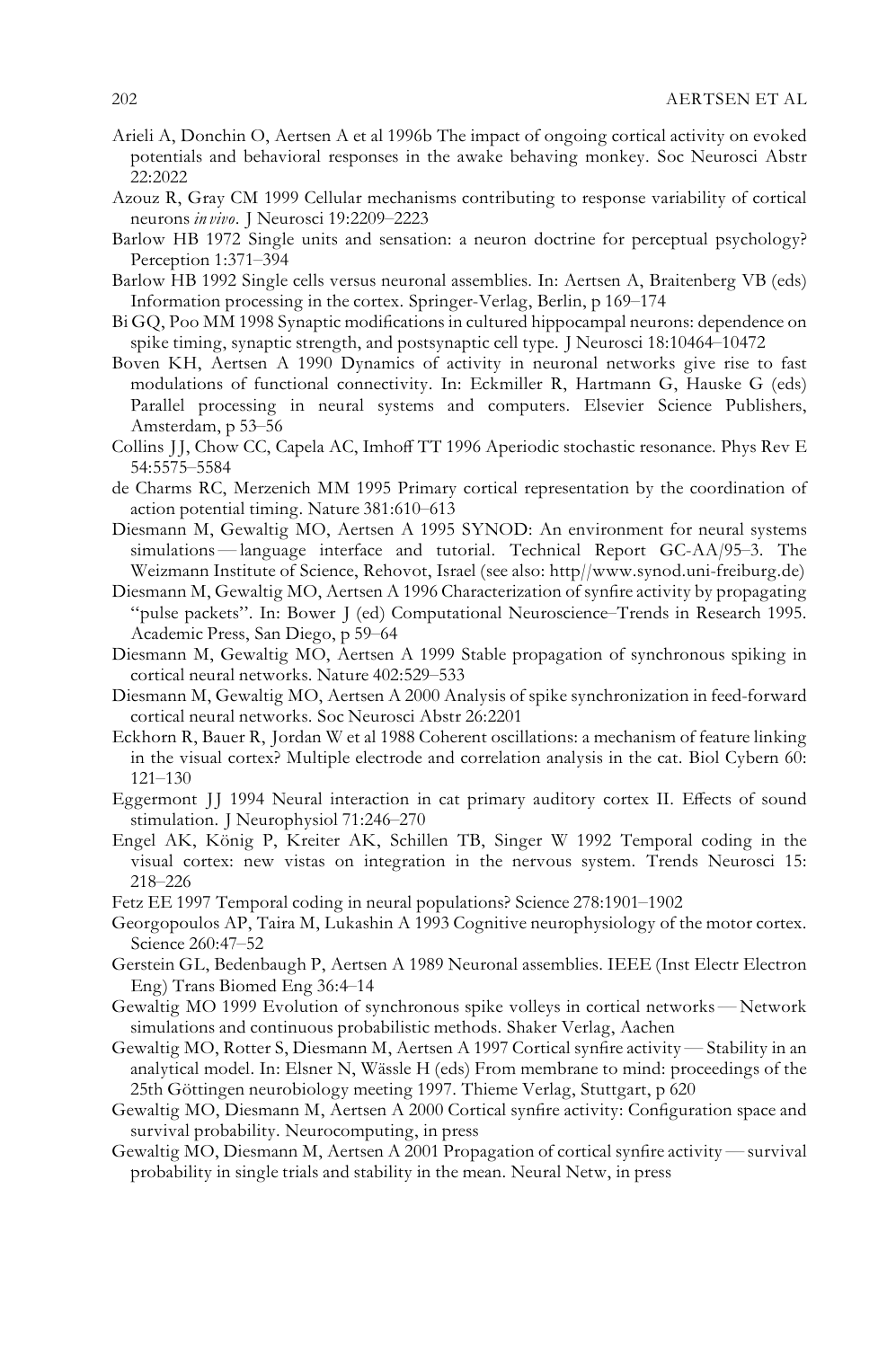- Gray CM, König P, Engel AK, Singer W 1989 Oscillatory responses in cat visual cortex exhibit inter-columnar synchronization which reflects global stimulus patterns. Nature 338:334-337
- Grün S 1996 Unitary joint-events in multiple neuron spiking activity Detection, significance, and interpretation. Verlag Harri Deutsch, Frankfurt
- Grün S, Aertsen A, Abeles M, Gerstein G, Palm G 1994 Behavior-related neuron group activity in the cortex. In: Proc 17th Ann Meeting Europ Neurosci Assoc. Oxford Univ Press, Oxford, p 11
- Grün S, Diesmann M, Grammont F, Riehle A, Aertsen A 1999 Detecting unitary events without discretization of time. J Neurosci Meth 94:67-79
- Grün S, Diesmann M, Aertsen A 2001a 'Unitary events' in multiple single-neuron spiking activity I: detection and significance. Neural Comput
- Grün S, Diesmann M, Aertsen A 2001b 'Unitary events' in multiple single-neuron spiking activity II: non-stationary data. Neural Comput, in press
- Gütig R, Rotter A, Aertsen A 2001 Statistical significance of coincident spikes: count-based versus rate-based statistics. Neural Comput, in press
- Gütig R, Aharonov-Barki R, Rotter A, Aertsen A, Sompolinsky H 2001 Generalized synaptic updating in temporally asymmetric Hebbian learning. In: Göttingen Neurobiology Report 2001, Proc 28th Göttingen Neurobiology Conf, in press
- Hebb D 1949 The organization of behavior. A neuropsychological theory. Wiley, New York
- Hehl U, Hellwig B, Rotter S, Diesmann M, Aertsen 2001 Anatomical constraints on stable propagation of synchronous spiking in cortical networks. In: Göttingen Neurobiology Report 2001, Proc 28th Göttingen Neurobiology Conf, in press
- Hubel DH, Wiesel TN 1977 Farrier lecture. Functional architecture of macaque monkey visual cortex. Proc R Soc Lond B Biol Sci 198:1-59
- Johannesma P, Aertsen A, van den Boogaard H, Eggermont J, Epping W 1986 From synchrony to harmony: Ideas on the function of neural assemblies and on the interpretation of neural synchrony. In: Palm G, Aertsen A (eds) Brain Theory. Springer, Berlin, p 25-47
- Mainen ZF, Sejnowski TJ 1995 Reliability of spike timing in neocortical neurons. Science 268:1503-1506
- Markram H, Lübke J, Frotscher M, Sakmann B 1997 Regulation of synaptic efficacy by coincidence of postsynaptic APs and EPSPs. Science 275:213-215
- Mohns M, Diesmann M, Grün S, Aertsen A 1999 Interaction of synchronous input activity and subthreshold oscillations of membrane potential. In: Elsner N, Eysel U (eds) From molecular neurobiology to clinical neuroscience. Thieme Verlag, Stuttgart, p 100
- Murthy VN, Fetz EE 1992 Coherent 25- to 35-Hz oscillations in the sensorimotor cortex of awake behaving monkeys. Proc Natl Acad Sci USA 89:5670-5674
- Newsome WT, Britten KH, Movshon JA 1989 Neuronal correlates of a perceptual decision. Nature 341:52-54
- Nicolelis MA, Baccala LA, Lin RC, Chapin JK 1995 Sensorimotor encoding by synchronous neural ensemble activity at multiple levels of the somatosensory system. Science 268: 1353-1358
- Nowak LG, Sanchez-Vives MV, McCormick DA 1997 Influence of low and high frequency inputs on spike timing in visual cortical neurons. Cereb Cortex 7:487-501
- Palm G 1990 Cell assemblies as a guideline for brain research. Conc Neurosci 1:133-147
- Perkel DH, Bullock TH 1968 Neural Coding. Neurosci Res Program Bull, Vol. 6, Nr. 3. MIT, Brookline, MA
- Prut Y, Vaadia E, Bergman H, Haalman I, Slovin H, Abeles M 1998 Spatiotemporal structure of cortical activity: properties and behavioral relevance. J Neurophysiol 79:2857-2874
- Riehle A, Grün S, Diesmann M, Aertsen A 1997 Spike synchronization and rate modulation differentially involved in motor cortical function. Science 278:1950-1953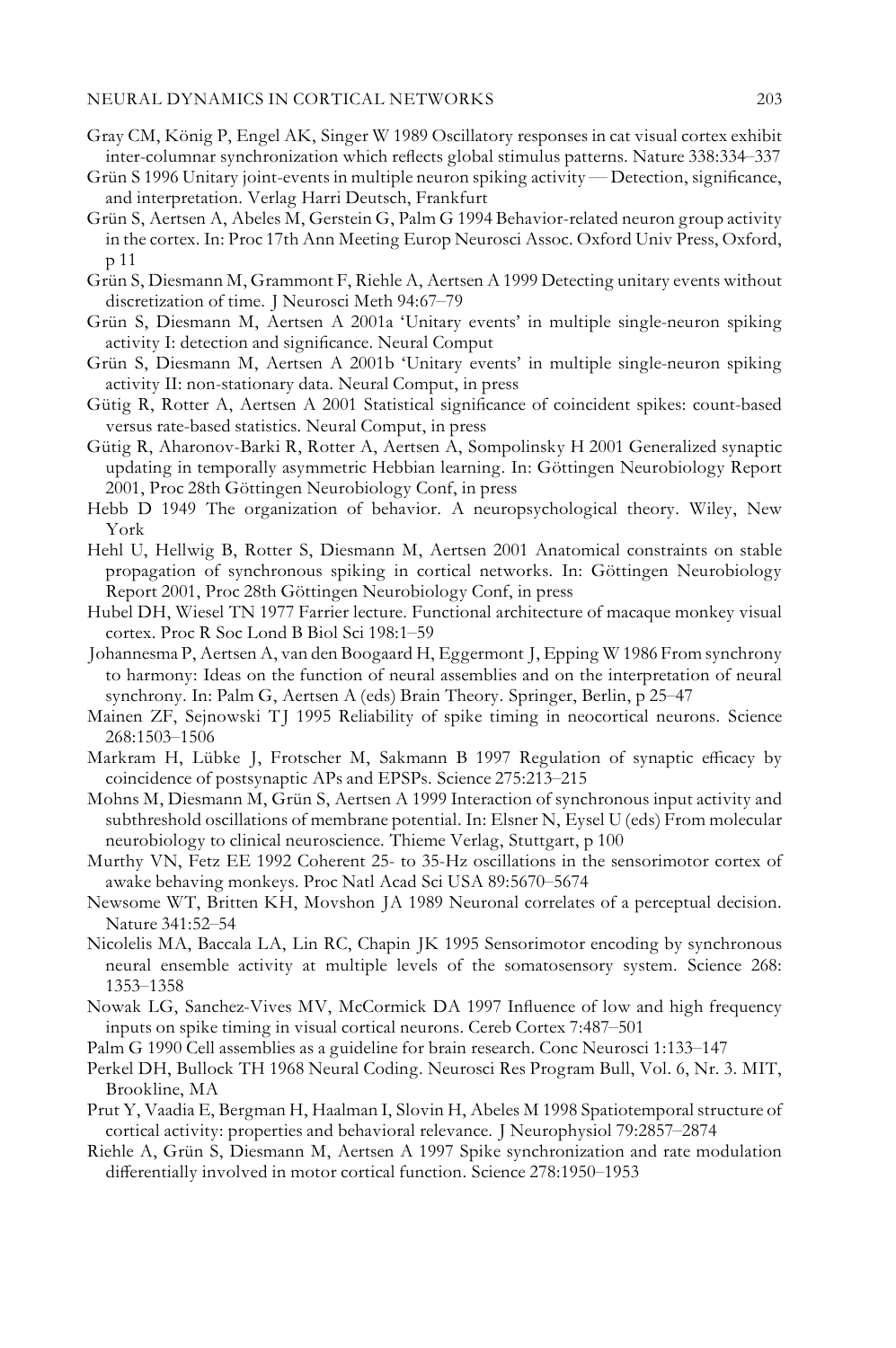- Roelfsema PR, Engel AK, König P, Singer W 1996 The role of neuronal synchronization in response selection: A biologically plausible theory of structured representations in the visual cortex. J Cogn Neurosci 8:603-625
- Rotter S 1994 Wechselwirkende stochastische Punktprozesse als Modell für neuronale Aktivität im Neocortex der Säugetiere. Harri Deutsch. Frankfurt
- Rotter S 1996 Biophysical aspects of cortical networks. In: Torre V, Conti F (eds) Neurobiology: ionic channels, neurons, and the brain. Plenum Press, New York, p 355-369
- Rotter S, Aertsen A 1995 Hebb's rule in networks of spiking neurons. In: Elsner N, Menzel R (eds) Learning and memory. Thieme Verlag, Stuttgart, p 69
- Rotter S, Aertsen A 1997 Current balance and neuronal assemblies. In: Elsner N, Wässle H (eds) From membrane to mind: proceedings of the 25th Göttingen neurobiology meeting 1997. Thieme Verlag, Stuttgart, p 622
- Rotter S, Aertsen A 2000 Cortical dynamics Experiments and models. In: Lehnertz K, Arnhold J, Grassberger P, Elger CE (eds) Chaos in brain? World Scientific Publishing, Singapore, p 3-12
- Rubin J, Lee D, Sompolinsky H 2001 Equilibrium properties of temporally asymmetric Hebbian plasticity. Phys Rev Lett 86:364-367
- Sakurai Y 1996 Population coding by cell assemblies What it really is in the brain. Neurosci Res 26:1-16
- Sanes JN, Donoghue JP 1993 Oscillations in local field potentials of the primate motor cortex during voluntary movement. Proc Natl Acad Sci USA 90:4470-4474
- Singer W 1993 Synchronization of cortical activity and its putative role in information processing and learning. Annu Rev Physiol 55:349-374
- Singer W, Gray CM 1995 Visual feature integration and the temporal correlation hypothesis. Annu Rev Neurosci 18:555-586
- Softky WR, Koch C 1993 The highly irregular firing of cortical cells is inconsistent with temporal integration of random EPSPs. J Neurosci 13:334-350
- Song S, Miller KD, Abbott LF 2000 Competitive Hebbian learning through spike-timingdependent synaptic plasticity. Nat Neurosci 3:919-926
- Stevens C, Zador AM 1998 Input synchrony and the irregular firing of cortical neurons. Nat Neurosci 1:210-217
- Vaadia E, Haalman I, Abeles M et al 1995 Dynamics of neuronal interactions in monkey cortex in relation to behavioral events. Nature 373:515-518
- Volgushev M, Christiakova M, Singer W 1998 Modification of discharge patterns of neocortical neurons by induced oscillations of the membrane potential. Neuroscience 83:15-25
- von der Malsburg C 1981 The correlation theory of brain function. Internal Report. MPI Biophys Chem, Göttingen, p 81-82

# **DISCUSSION**

Sejnowski: There is a problem that has to do with the probability of transmission at synapses. Several groups have now used various techniques to look at the reliability of transmission at a single synapse between, for example, two pyramidal cells. It varies. The peak of the distribution is at one tenth: every 10 times that you stimulate the axon, on average you only get the release of a single vesicle on one of those trials. That is a typical synapse. There are some that have a probability of a third or a half, and there are a few that are silent. How does this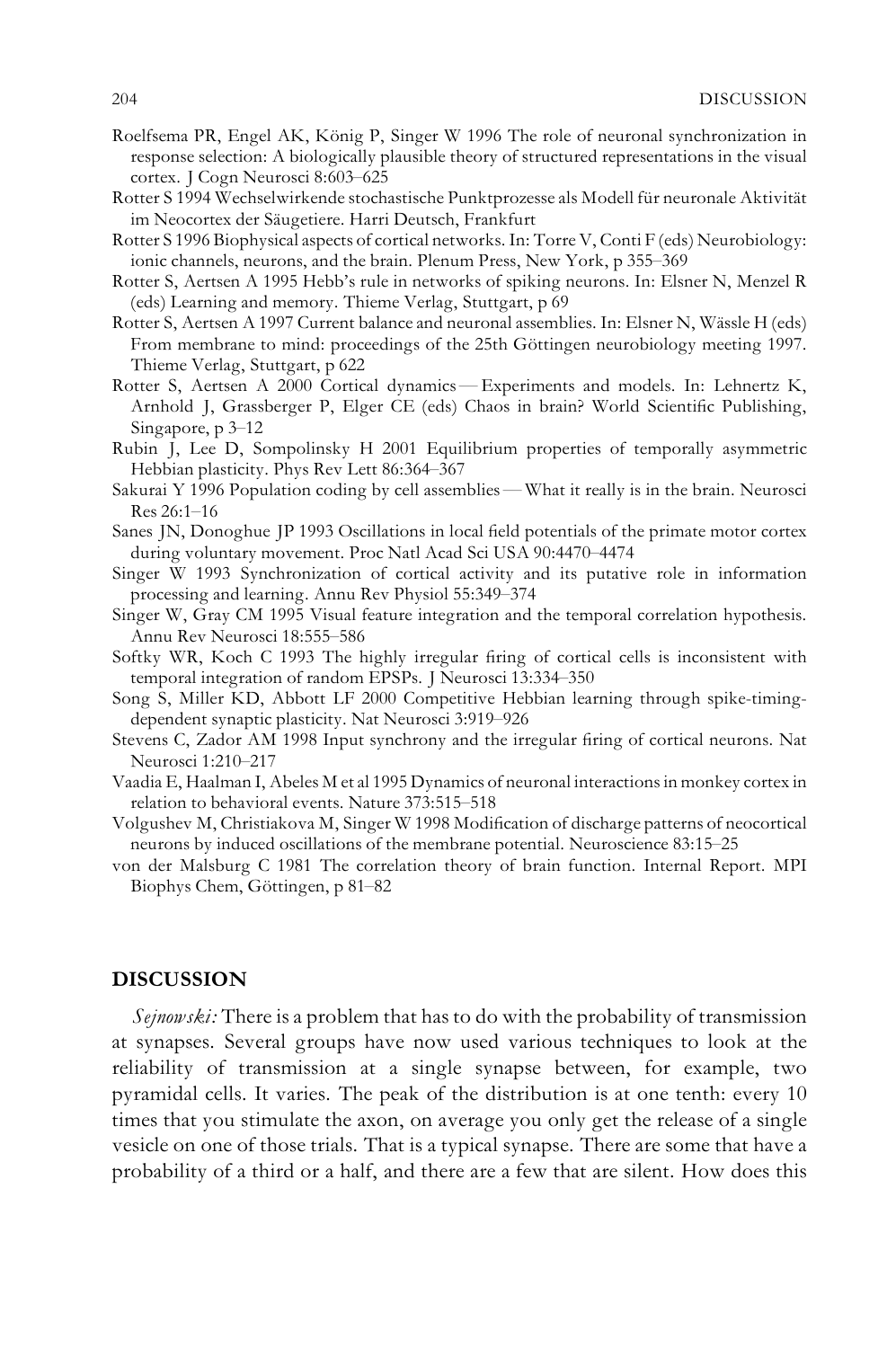degree of unreliability at the synapse fit into a model like yours that requires recovery of precision at every stage.

Aertsen: The actual values for the synaptic strengths used in our model were taken from the experimental literature. As these numbers are based on spiketriggered averaging, they of course represent an average picture. As I have shown, the stability is very much governed by the size of the neuron groups in the network. You can compensate for lower synaptic strength by up-scaling this group size. Essentially, it is the product of the two that determines what arrives at the next stage. So, if you bring the synaptic connectivity down, you will need more neurons per group. If, by contrast, you manage to increase the strength of the synaptic connections—through learning or some other means—this will bring the necessary group size down. Another issue is how this scaling interacts with background activity. In additional simulations (Diesmann et al 2000) we found that if you consider the level of background activity, this introduces a third axis, in addition to the two I showed here. As a result, the phase portrait is re-shaped in a rather complex way, because it depends in a non-monotonic way on this third dimension. Yet, there are interesting trade-offs that can be made between the level of background activity and the numbers for the necessary group size and synaptic connectivity.

Berridge: When considering Terry Sejnowski's comment about failures in synaptic transmission, it is reasonable to ask whether there are any data on how many synapses are formed between interacting neurons. Perhaps you get around the failure rate by having more synapses.

Aertsen: There are numbers on this from various sources. Braitenberg was one of the first who looked into this (reviewed in Braitenberg & Schüz 1991), later several others also studied it. The number of synapses between any two neurons in the neo-cortex depends strongly on the distance between the two cells. If they are very close, there is a high probability that they will have multiple (up to 10) synapses between them; if they are further apart  $(100 \,\mu m)$  or more), this probability goes down rapidly (e.g. Hellwig 2000). So, neurons that are some  $500 \mu m$  apart will typically have at most one synapse between them.

Berridge: Then this probability of failure really matters.

Aertsen: Yes. For a story like this to hold under such circumstances, by necessity we need to increase the size of the assembly. Also, it imposes interesting constraints on the amount of cortical space such an assembly can live in (Hehl et al 2001). I would like to point out that if this doesn't work, nothing does. This is the only viable type of activity in such networks.

Iyengar: I am still thinking what your boundary conditions mean. To achieve that, one has to increase reliability at each synapse, so there is no potentiation but the synapse becomes reliable enough that all of them work, and if this is not achieved in a few cases it fails. If you go back and record at single synapses will they become more reliable?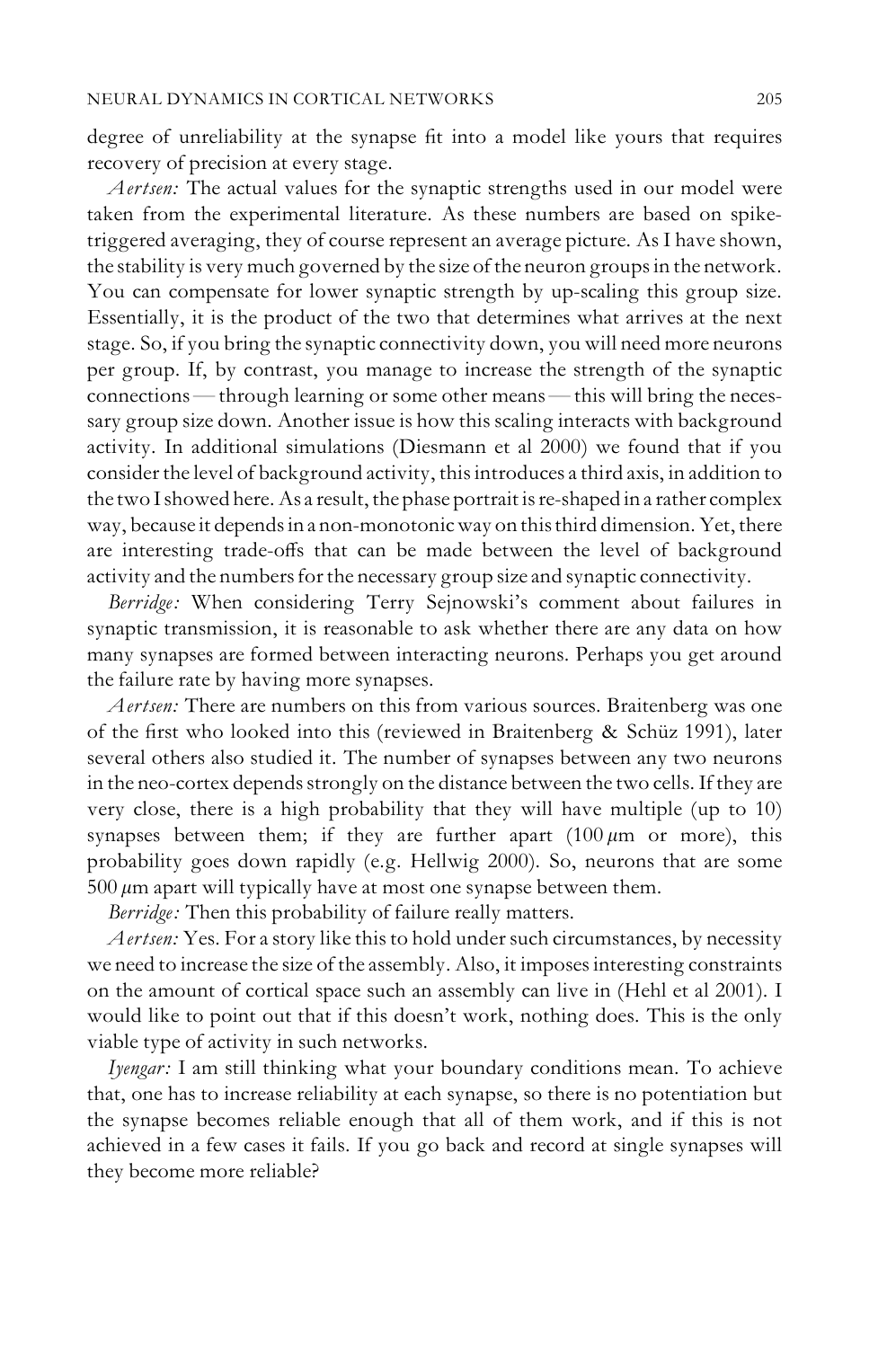Sejnowski: That has been done. It is much easier to potentiate a low probability synapse than a high probability synapse. Conversely, it is much easier to depress a high probability synapse. I think there is a close relationship between the two. One idea of LTP is that you are just converting a synapse from a low probability state to a high probability state. This can be deceiving. The beauty of having a contact of a low probability is that you can recruit it if you need it, and you can reorganize your network. There is yet another degree of complexity that underlies synapses that has to do with short-term dynamics. For example, if you stimulate a synapse at high frequency, some synapses will depress, that is each subsequent signal will produce a smaller output, and there are some synapses where the probability of release will go up.

Iyengar: This scares me, because then I wonder how is it that these biochemical events in each of these get coordinated to produce these results.

Aertsen: I agree that the combinatorial complexity increases with each new axis that you open up. On the other hand, part of the good news is that this sort of construction creates robustness.

Sejnowski: There may be a principle for self-repair of a network with many unreliable components, which collectively produces a reliable state.

Iyengar: So you pre-select biochemically for those that are working, and when you reach a critical number the system becomes reliable.

Eichele: However, there are organisms that have very few neurons, yet they still work.

Aertsen: This isn't a theory for all brains of all animals. It is just a theory for the neo-cortex of the mammalian brain. Moreover, it critically depends on the spike rates in the network: it works nicely for low to moderate rates (typical for cortex), but at high spike rates, this theory breaks down.

Sejnowski: Even in humans there are synapses that are highly reliable, such as the neuromuscular junction, which releases so many vesicles that a contraction is bound to occur, regardless of the fluctuation. Where reliability is called for, nature usually achieves this with an anatomical specialization. This is not found in the cortex, except in a few specialized places such as the mossy fibre terminals in CA3.

Laughlin: I would put a slightly different gloss on it. We found that the single synapse, which is just a small synapse,  $0.5 \times 0.1 \mu m$ , was transmitting 55 bits per second. It is achieving a good transmission rate without any failure. It is not just a question of using large numbers of synapses or big synapses. You can engineer small synapses to be reliable or unreliable, presumably by adjusting vesicle release mechanisms.

Sejnowski: The distinction there is that it is a graded or drip synapse, working over a wide range of potentials, whereas in the cortex it is an all-or-none event.

Laughlin: I would say that these synapses have been deliberately engineered to be unreliable and to have their probability of release depend on other events.